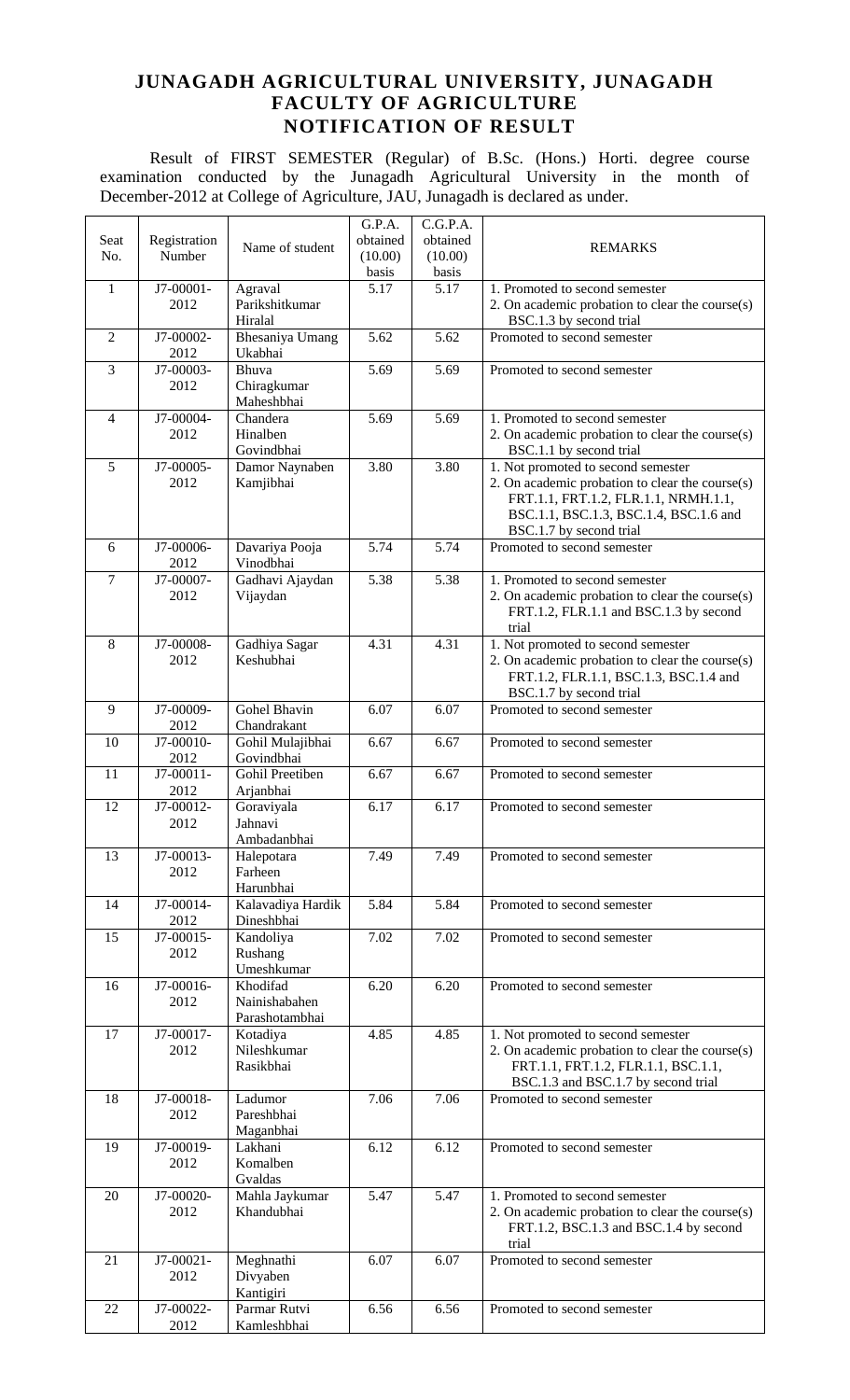| First Sem. (Regular) B.Sc. (Hons)Horti. |  |  |  |  |  |
|-----------------------------------------|--|--|--|--|--|
|                                         |  |  |  |  |  |

| 23 | J7-00023-<br>2012 | Parmar<br>Vijaykumar             | 6.61 | 6.61 | 1. Promoted to second semester<br>2. On academic probation to clear the course(s)         |
|----|-------------------|----------------------------------|------|------|-------------------------------------------------------------------------------------------|
|    |                   | Kababhai                         |      |      | BSC.1.1 by second trial                                                                   |
| 24 | J7-00024-<br>2012 | Patel<br>Akshaykumar             | 4.49 | 4.49 | 1. Not promoted to second semester<br>2. On academic probation to clear the course(s)     |
|    |                   | Harishbhai                       |      |      | FRT.1.1, FRT.1.2, BSC.1.1, BSC.1.3,                                                       |
|    |                   |                                  |      |      | BSC.1.4, BSC.1.6 and BSC.1.7 by second                                                    |
|    |                   |                                  |      |      | trial                                                                                     |
| 25 | J7-00025-         | Patel Krunali                    | 5.75 | 5.75 | Promoted to second semester                                                               |
|    | 2012              | Bharatbhai                       |      |      |                                                                                           |
| 26 | J7-00026-<br>2012 | Patel Parimal<br>Amratbhai       | 3.96 | 3.96 | 1. Not promoted to second semester<br>2. On academic probation to clear the course(s)     |
|    |                   |                                  |      |      | FRT.1.1, FRT.1.2, FLR.1.1, NRMH.1.1,                                                      |
|    |                   |                                  |      |      | BSC.1.1, BSC.1.3, BSC.1.4, BSC.1.6 and                                                    |
|    |                   |                                  |      |      | BSC.1.7 by second trial                                                                   |
| 27 | J7-00027-         | Priyanka Ben                     | 6.67 | 6.67 | Promoted to second semester                                                               |
| 28 | 2012<br>J7-00028- | Solanki<br>Rabadiya Sandhya      | 5.83 | 5.83 | Promoted to second semester                                                               |
|    | 2012              | Damodarbhai                      |      |      |                                                                                           |
| 29 | J7-00029-         | Rabadiya Vandana                 | 5.30 | 5.30 | 1. Promoted to second semester                                                            |
|    | 2012              | Dilipbhai                        |      |      | 2. On academic probation to clear the course(s)                                           |
|    |                   |                                  |      |      | FRT.1.2 and FLR.1.1 by second trial                                                       |
| 30 | J7-00030-         | Raiyani<br>Rajanikumar           | 5.59 | 5.59 | 1. Promoted to second semester                                                            |
|    | 2012              | Rameshbhai                       |      |      | 2. On academic probation to clear the course(s)<br>BSC.1.3 by second trial                |
| 31 | J7-00031-         | Rajatiya                         | 7.33 | 7.33 | Promoted to second semester                                                               |
|    | 2012              | Jignasaben                       |      |      |                                                                                           |
|    |                   | Hamirbhai                        |      |      |                                                                                           |
| 32 | J7-00032-<br>2012 | Ramani Mehul<br>Narsihbhai       | 6.60 | 6.60 | Promoted to second semester                                                               |
| 33 | J7-00033-         | Rathod Udaysinh                  | 5.07 | 5.07 | 1. Not promoted to second semester                                                        |
|    | 2012              | Hamirbhai                        |      |      | 2. On academic probation to clear the course(s)                                           |
|    |                   |                                  |      |      | FRT.1.2, FLR.1.1, BSC.1.1, BSC.1.3and                                                     |
|    |                   |                                  |      |      | BSC.1.7 by second trial                                                                   |
| 34 | J7-00034-         | Rathwa Jitubhai                  | 4.87 | 4.87 | 1. Not promoted to second semester                                                        |
|    | 2012              | Jamsingbhai                      |      |      | 2. On academic probation to clear the course(s)<br>FRT.1.2, FLR.1.1, BSC.1.1, BSC.1.3 and |
|    |                   |                                  |      |      | BSC.1.7 by second trial                                                                   |
| 35 | J7-00035-         | Savaliya Anjali                  | 5.90 | 5.90 | 1. Promoted to second semester                                                            |
|    | 2012              | Sureshbhai                       |      |      | 2. On academic probation to clear the course(s)                                           |
|    |                   |                                  |      |      | FLR.1.1 by second trial                                                                   |
| 36 | J7-00036-<br>2012 | Shekhada Divyesh<br>Arvindbhai   | 5.45 | 5.45 | 1. Promoted to second semester<br>2. On academic probation to clear the course(s)         |
|    |                   |                                  |      |      | FLR.1.1 by second trial                                                                   |
| 37 | J7-00037-         | Shingala                         | 5.49 | 5.49 | 1. Promoted to second semester                                                            |
|    | 2012              | Hemangee                         |      |      | 2. On academic probation to clear the course(s)                                           |
| 38 | J7-00038-         | Parmanandbhai<br>Shingala Nikunj | 6.91 | 6.91 | FRT.1.2 and BSC.1.4 by second trial<br>Promoted to second semester                        |
|    | 2012              | Mukeshbhai                       |      |      |                                                                                           |
| 39 | J7-00039-         | Sisara                           | 6.03 | 6.03 | Promoted to second semester                                                               |
|    | 2012              | Bhaveshbhai                      |      |      |                                                                                           |
|    |                   | Narsinhbhai                      |      |      |                                                                                           |
| 40 | J7-00040-<br>2012 | Sisodiya Mitalben<br>Ranmalbhai  | 6.67 | 6.67 | Promoted to second semester                                                               |
| 41 | J7-00041-         | Solanki Meera                    | 7.31 | 7.31 | Promoted to second semester                                                               |
|    | 2012              | Bhagavanbhai                     |      |      |                                                                                           |
| 42 | J7-00042-         | Thummar                          | 4.52 | 4.52 | 1. Not promoted to second semester                                                        |
|    | 2012              | Chandresh                        |      |      | 2. On academic probation to clear the course(s)                                           |
|    |                   | Mukeshbhai                       |      |      | FRT.1.1, FRT.1.2, FLR.1.1, BSC.1.1,                                                       |
|    |                   |                                  |      |      | BSC.1.3, BSC.1.4 and BSC.1.7 by second<br>trial                                           |
| 43 | J7-00043-         | Thummar                          | 5.64 | 5.64 | Promoted to second semester                                                               |
|    | 2012              | Niravkumar                       |      |      |                                                                                           |
|    |                   | Vasantbhai                       |      |      |                                                                                           |
| 44 | J7-00044-<br>2012 | Thummar<br>Shraddha              | 4.86 | 4.86 | 1. Not promoted to second semester<br>2. On academic probation to clear the course(s)     |
|    |                   | Dineshbhai                       |      |      | FRT.1.1, FRT.1.2, FLR.1.1, BSC.1.3 and                                                    |
|    |                   |                                  |      |      | BSC.1.7 by second trial                                                                   |
| 45 | J7-00045-         | Undhad                           | 7.41 | 7.41 | Promoted to second semester                                                               |
|    | 2012              | Kishankumar                      |      |      |                                                                                           |
| 46 | J7-00046-         | Dilipbhai<br>Vachhani            | 5.77 | 5.77 | Promoted to second semester                                                               |
|    | 2012              | Bansiben                         |      |      |                                                                                           |
|    |                   | Rameshbhai                       |      |      |                                                                                           |
| 47 | J7-00047-         | Vaghasia Nikunj                  | 3.97 | 3.97 | 1. Not promoted to second semester                                                        |
|    | 2012              | Babubhai                         |      |      | 2. On academic probation to clear the course(s)                                           |
|    |                   |                                  |      |      | FRT.1.1, FRT.1.2, FLR.1.1, NRMH.1.1,<br>BSC.1.1, BSC.1.3, BSC.1.4, BSC.1.6 and            |
|    |                   |                                  |      |      | BSC.1.7 by second trial                                                                   |